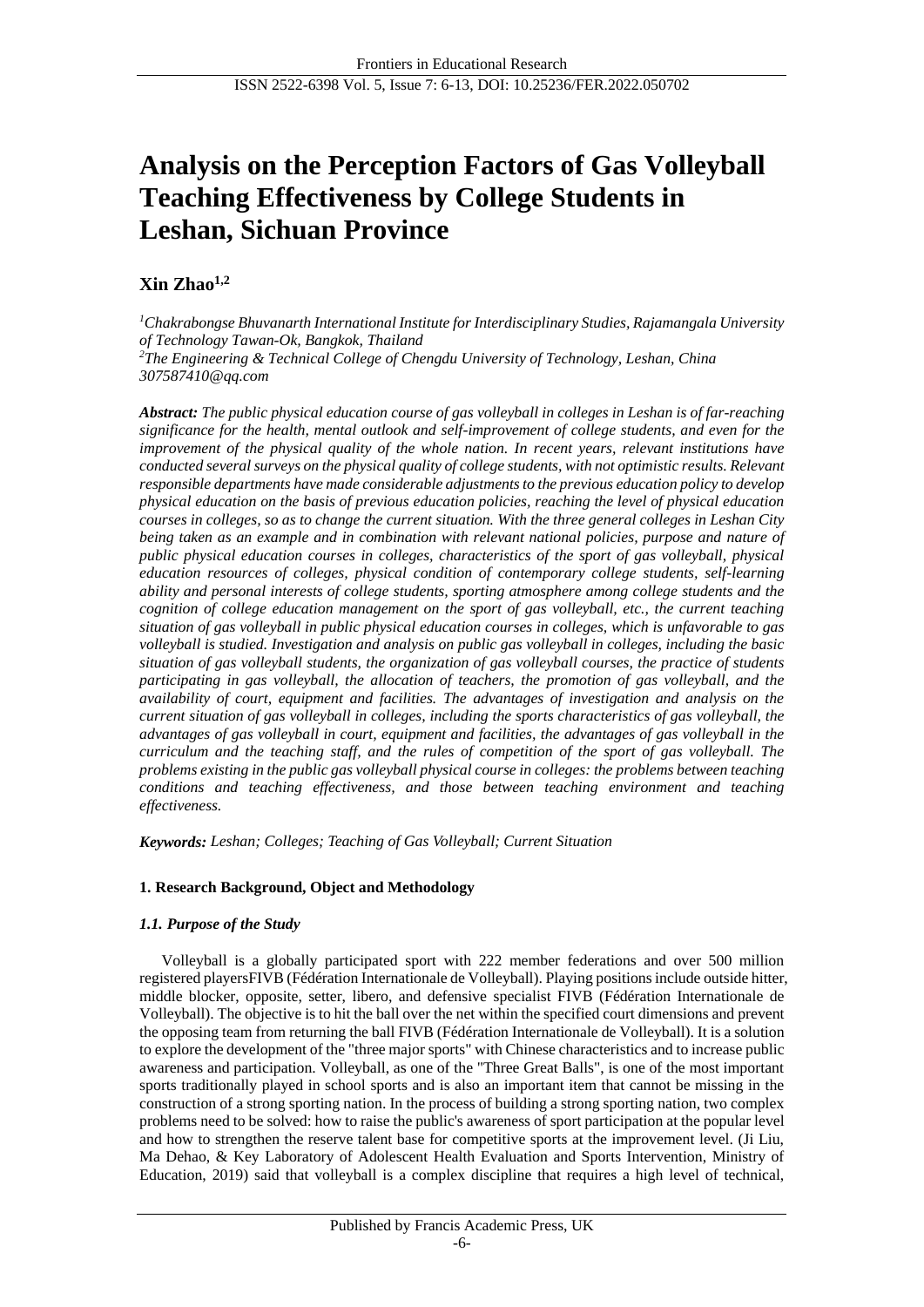tactical and athletic skill. Serving, passing and passing are all accompanied by spiking or attacking moves. To be successful in volleyball, it is essential to have a strong attack, the main form of which in the modern game is spiking. One of the goals of volleyball spiking is to hit the ball as fast as possible. Incredibly, a highly skilled attacker has a peak training time of 16 to 20 hours per week, for example, about 40,000 times per year. (Forthomme, Croisier, Ciccarone, Crielaard, & Cloes, 2005) Due to the moderate intensity of the sport, the low technical and tactical difficulty requirements, the light and soft body and the slow running speed, not only can the sports atmosphere be active, but also very interesting, especially its low venue requirements, sports equipment economy men and women can enter the field to participate, suitable for people of all ages to participate. Its unique charm attracts the majority of exercisers, and with the advantages of convenience, simplicity, flexibility, safety, economy and fun, it is loved by the majority of enthusiasts and has become the new favourite mass sports project in China in recent years. (Our Editorial Board & Ying Huang, 2020). The advantages of gas volleyball over volleyball are as follows: said that traditional hard volleyball requires a high level of volleyball fundamentals, matting, passing, spiking and even completing a match all require the players taking part to have a certain tactical level, making the threshold for getting started in volleyball relatively higher than that in other sports [1]. The problems existing in the development of public gas volleyball physical education course in colleges, such as the problems between teaching conditions and teaching effectiveness, and those between the teaching environment and teaching effectiveness are analyzed and solved. (Peng Zengkai, 2017)

#### *1.2. Subjects of the Study*

All students of Public Physical Education from freshman to senior in the three colleges in Leshan, including Engineering & Technical College of Chengdu University of Technology, Leshan Normal University and Leshan Vocational and Technical College. According to relevant information, there are about 52000 undergraduate and junior college students in Leshan. Through the online platform, 221 questionnaires have been sent out and 203 questionnaires have been recovered, with a recovery rate of 91.8% [2].

# *1.3. Methods of the Study*

The main methods of the study are literature review, interview, questionnaire, mathematical statistics and logical analysis.

#### **2. Results and Analysis of the Study**

# *2.1. The Relationship Between Court, Equipment, Teaching Materials and Students' Participation and Gas Volleyball Teaching Effectiveness Factors*

The colleges in Leshan that can offer gas volleyball courses all have outdoor gas volleyball courts, but the number is small, with an average of 2 - 3. There is only one college with indoor gas volleyball courts, accounting for 33.3% of the total, but it can basically meet the needs of teaching. However, on rainy and windy days, more than half of the colleges are not able to teach volleyball properly. Among these three colleges, there are also ones with better courts and facilities, including one college with an existing gas volleyball court that can meet the needs of gas volleyball teaching [3]. The reason for the better courts and facilities in this college is that the college has invested in the construction of the courts in order to meet the teaching evaluation and the promotion evaluation. The courts are all available, which can ensure the teaching quality of gas volleyball.

In terms of equipment, the cost of gas volleyball is low, so there is no difficulty in the purchase of equipment for colleges in Leshan. However, the wear and tear rate of gas volleyball is high, and the balls are easily deformed. Therefore, how to maintain and care for the equipment is a problem we face in teaching. In addition, due to the large size of the gas volleyball, it is difficult for students to carry the ball from the equipment room to the teaching site, which also affects teachers to arrangement of multiple ball teaching and practice, resulting in less practice time for students, which is not conducive to students' mastery of gas volleyball skills [4].

#### *2.2. The Relationship between Specific Competencies of Teachers, Teaching Methods and Students' Participation and Gas Volleyball Teaching Effectiveness Factors*

There are 9 general items of gas volleyball teaching content. The teaching content is basically the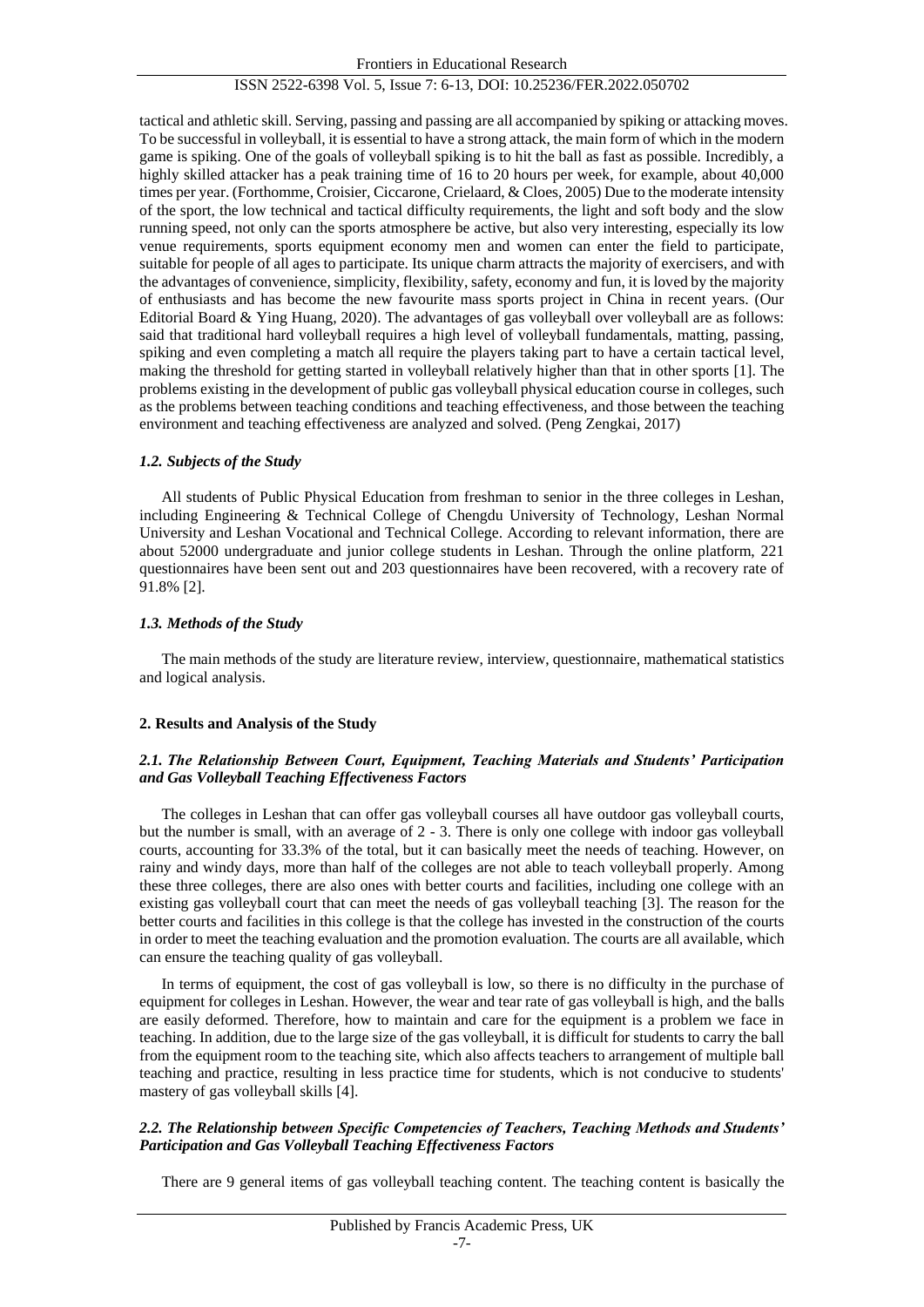same as that of hard volleyball, but only 50% of the colleges choose to teach the specific techniques of gas volleyball. For those colleges that did not choose to teach the specific techniques of gas volleyball, the main reason is that the teachers do not master the specific techniques of gas volleyball, such as receiving and passing with the yin and yang hands. Because of the influence of the hard volleyball technique, it is difficult for teachers to change the original two-handed pad movement. It can be seen that that it is necessary for teachers to receive relevant training in gas volleyball and master the correct techniques of gas volleyball, rather than teaching with hard volleyball techniques [5]. Throughout history, teaching approaches in physical education (PE) were evolving and transforming. (Kinnerk, Harvey, MacDonncha, & Lyons, 2017)

In teaching, the tool of physical education is the medium through which information and emotions are conveyed, and through which physical and motor skills are developed. The timing and appropriateness of using physical education tools is one of the factors affecting the achievement of teaching objectives. Common physical education tools include blackboards, flip charts, whistles, multimedia, study cards and videos. In some colleges with poor teaching conditions, the use of physical education tools requires careful lesson preparation and active creation of more favorable teaching conditions and environments. (Wang Xiaozan, 2019) The third main factor of "school sport" is the guaranteed factor, which is named as school sport factor according to the characteristics of the four variables: the level of physical education teachers, the training received by physical education teachers, the teaching materials of the school and the exercise value of the sport itself. The new physical education standard focuses more on the development of students' core qualities in physical education and health, so that students can improve their sporting ability, develop healthy behaviours, eventually develop a hobby and expertise in sport, and develop sporting virtues for lifelong benefits. (Zhang Mingwei, 2014) The ability to teach physical education is the most basic business ability of physical education teachers and is a prerequisite for competent physical education teaching [6].

# *2.3. The Relationship between College Policy and Students' Participation and Gas Volleyball Teaching Effectiveness Factors*

College policy is closely related to students' participation and the teaching effectiveness of learning gas volleyball. For example, improving the level of awareness of gas volleyball among college leaders, teachers and students plays a key role in setting up gas volleyball course. The motivation of students to participate in the air volleyball is the key factor to integrate the gas volleyball into the construction of the teaching curriculum in Yunnan universities. Only by fully understanding the motivation of students to participate in the gas volleyball can we set up and perfect the gas volleyball course better. (Wei, Jianyu, Jianping, Li, & Xiongchao, 2021)

#### *2.4. The Relationship between Sporting Atmosphere and Students' Participation and Gas Volleyball Teaching Effectiveness Factors*

Strengthening the understanding and awareness of students in colleges about the gas volleyball course and creating a sporting atmosphere for gas volleyball are the most important factors affecting the teaching of colleges in Leshan [7]. Out-of-town and on-campus competitions are also a good way of direct publicity, which can improve the sporting atmosphere and promote the gas volleyball to integrate into the student group more quickly. (Jin Chengji, Ge Peng, Wang Shijie, & Dalian Football Management Centre, 2018) The number of articles published, and citations downloaded by researchers is another indication of their contribution to the field and their influence in academic research.

#### **3. Data Analysis and Research Findings**

Descriptive statistics of 203 people in the questionnaire are as follow: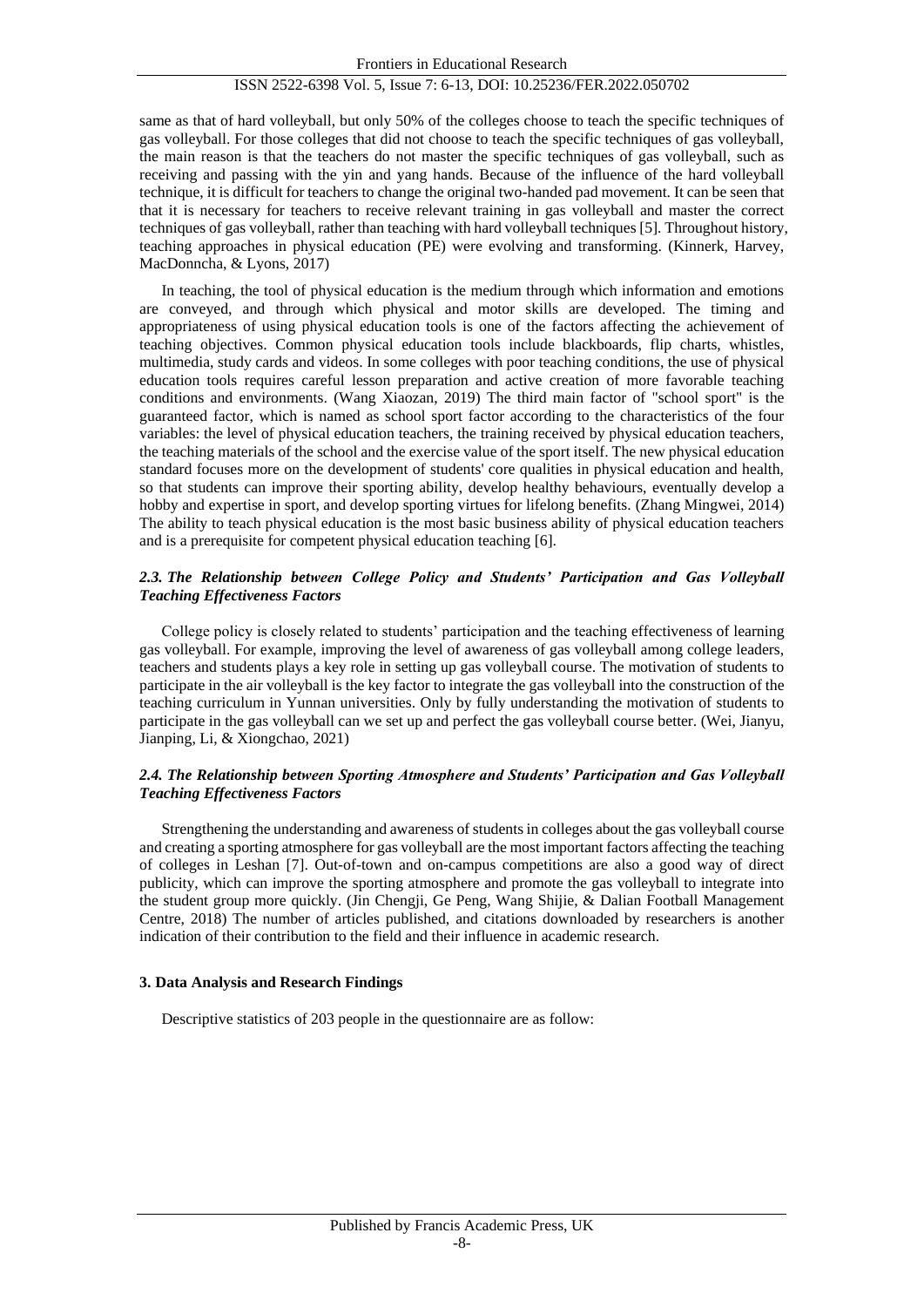# *3.1. Demographic Statistics on the Sport of Gas Volleyball*

|                         |                   | <b>Frequency Percentage</b> |      | Effective<br>percentage | Cumulative<br>percentage |
|-------------------------|-------------------|-----------------------------|------|-------------------------|--------------------------|
| Exercise for more than  | 1 time or less    | 46                          | 22.7 | 22.7                    | 22.7                     |
| 15 min or more per week |                   |                             |      |                         |                          |
|                         | 2 times - 3 times | 65                          | 32   | 32                      | 54.7                     |
|                         | 4 times - 5 times | 51                          | 25.1 | 25.1                    | 79.8                     |
|                         | 6 times or more   | 41                          | 20.2 | 20.2                    | 100                      |
| Major                   | Non-sports        | 166                         | 81.8 | 81.8                    | 81.8                     |
|                         | Physical          | 37                          | 18.2 | 18.2                    | 100                      |
| Grade Level             | Freshman          | 62                          | 30.5 | 30.5                    | 30.5                     |
|                         | Sophomore         | 54                          | 26.6 | 26.6                    | 57.1                     |
|                         | Junior            | 33                          | 16.3 | 16.3                    | 73.4                     |
|                         | Senior            | 54                          | 26.6 | 26.6                    | 100                      |
| Gender                  | Male              | 114                         | 56.2 | 56.2                    | 56.2                     |
|                         | Female            | 89                          | 43.8 | 43.8                    | 100                      |

*Table 1: Demographic Statistics on the Sport of Gas Volleyball Data*

# *3.1.1. Frequency of exercise per week*

From the above table 1, it can be found that among the 203 respondents, 46 exercise more than 20 minutes one time or less a week, accounting for 22.7% of the total; 65 exercise more than 20 minutes twice to three times a week, accounting for 32% of the total; 51 exercise more than 20 minutes four to five times a week, accounting for 25.1% of the total; 41 exercise more than 20 minutes six times or more a week, accounting for 20.2% of the total. Physical exercise should also be carried out scientifically, step by step and enough. Based on the survey results in the above table, it can be known from the surveyed students that among the college students, the atmosphere of physical self-exercise in colleges is poor, the enthusiasm for physical self-exercise is not enough, and students' own health cannot be taken seriously [8].

#### *3.1.2. Professional*

From the table 1 above, it can be found that among the 203 samples, 166 respondents are non-sports majors, accounting for 81.8% of the total, and 37 are sports majors, accounting for 18.2% of the total [9].

#### *3.1.3. Grades*

From the above table 1, it can be found that among the 203 samples, 62 freshmen are surveyed, accounting for 30.5% of the total; 54 sophomores are surveyed, accounting for 26.6% of the total; 33 junior students are surveyed, accounting for 16.3% of the total; 54 senior students are surveyed, accounting for 26.6% of the total. Except that there are few junior students surveyed, the number of students in other grades is basically balanced [10].

#### *3.1.4. Gender*

From the table 1 above, it can be found that among the 203 samples, 114 are non-sports majors, accounting for 56.2% of the total, and 89 are sports majors, accounting for 43.8% of the total. The proportion of men and women is basically balanced.

#### *3.2. Descriptive Analysis of the Main Issues*

#### *3.2.1. Total Teaching Condition Score*

In the survey of teaching conditions, the questionnaire is divided into two dimensions, namely, the teaching facilities score and the teaching skills score [11]. The dimension of teaching facilities focuses on students' perceptions of the adequacy of teaching facilities during the learning process, while the dimension of teaching skills focuses on students' perceptions of the teachers' teaching skills during the learning process.

There are 4 questions in the dimension of sports facilities score, with the average score of 11.77, the standard deviation of 4.8, the minimum score of 4 and the maximum score of 20. Against the backdrop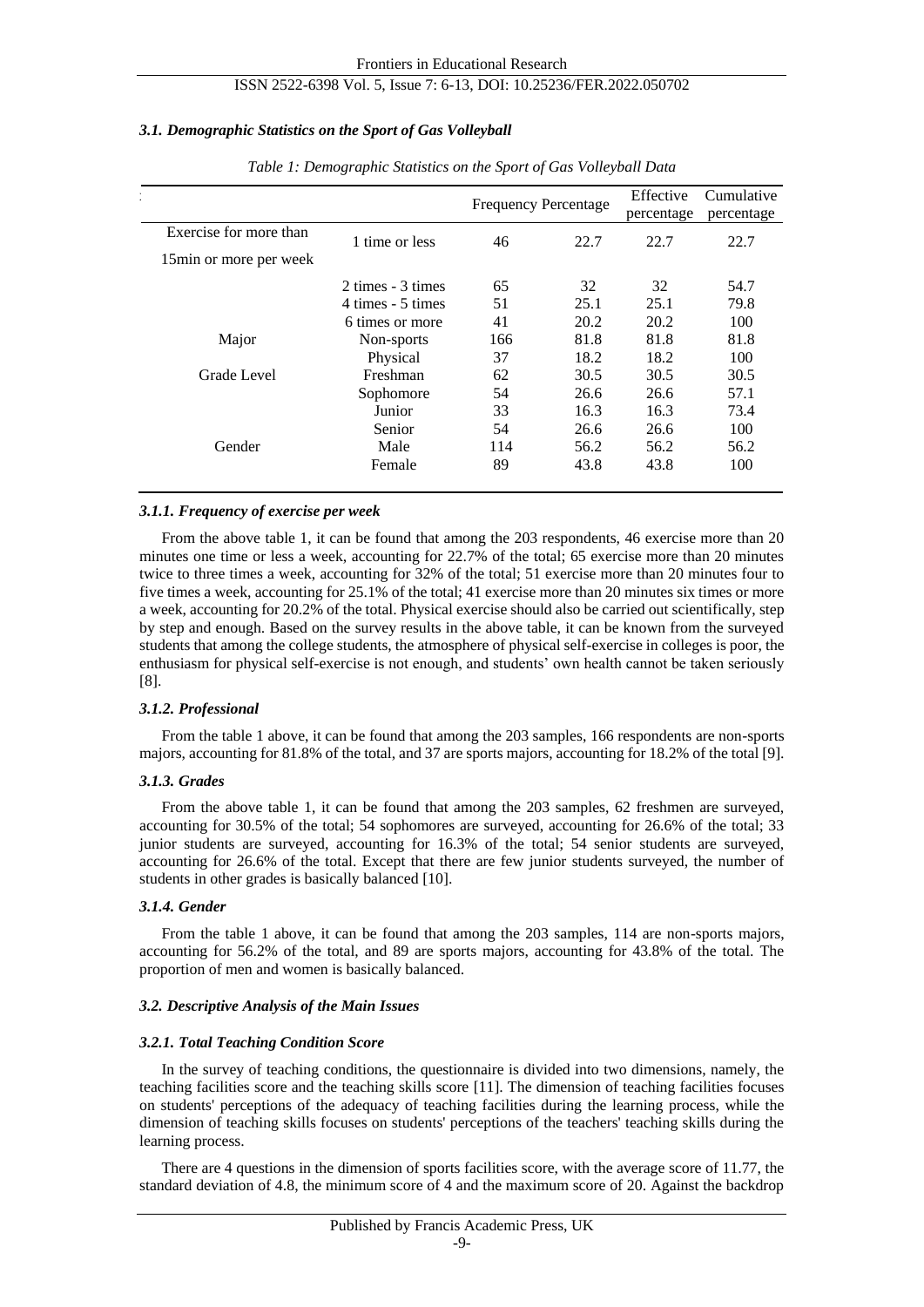of increasing investment in education nationwide, the three colleges in Leshan have also carried out significant upgrades in hardware facilities.

Some teachers also think that since the introduction of gas volleyball is not long, and the level of peers is almost the same, there is no need to learn from others [12].

There are 10 questions in the dimension of teaching conditions score. The average score of 203 surveyed students in the teaching skills score is 24.7, with the standard deviation of 9.53, the minimum score of 10 and the maximum score of 38. In recent years, the rules of gas volleyball have been improved, and the China Gas Volleyball Association has formulated unified competition standards. Experts have also published a number of gas volleyball teaching materials one after another, such as the book *Theory and Methods of Soft Volleyball, Beach Volleyball, Gas volleyball* edited by Yu Guihe and published by Beijing Normal University Press, and the book *Theory and Methods of Soft Volleyball, Beach Volleyball, Gas volleyball* edited by Lian Daoming and Chen Tiecheng and published by Xiamen University Press, *Beach Volleyball and Gas volleyball* edited by Xu Yuanxiang and published by Southwest Jiaotong University Press, but so far the Chinese Gas volleyball Association has not designated a unified gas volleyball teaching materials. There is no doubt that it is difficult to teach gas volleyball in colleges without unified teaching materials, which has a certain impact on the promotion of gas volleyball in colleges.

Due to the lack of professional teachers, the lack of systematic training, and the lack of designated unified teaching materials, the teaching abilities among the full-time teachers of gas volleyball courses in colleges are different.

#### *3.2.2. Total Teaching Environment Score*

In the survey of teaching environment, the questionnaire is divided into three dimensions, namely, the college policy score, the sporting atmosphere score and the local nature and environment scores. The college policy score focuses on the reasonableness of the college policy in the learning process of gas volleyball; the sporting atmosphere score focuses on the sporting atmosphere score of the students' college; and the nature and environment scores focus on the suitability of the recent nature and environment in the students' area for playing the sport [13].

There are 3 questions in the dimension of college policy, with the average score of 9.37, the standard deviation of 3.7, the minimum score of 3 and the maximum score 15. There are 3 questions in the dimension of sporting atmosphere. The average score of 203 students surveyed in college policy is 8.9, with the standard deviation of 3.81, the minimum score of 3 and the maximum score of 14. There are 3 questions in the dimension of nature and environment. The average score of 203 students surveyed in nature and environment is 9.56, with the standard deviation of 3.71, the minimum score of 4 and the maximum score of 15.

#### *3.2.3. Total Participation Score*

In the survey of students' participation, the questionnaire has only one dimension, with students' participation focusing on the level of that in the classroom. There are 6 questions in the dimension of participation degree. The average score of 203 students surveyed in facilities is 22.23, with the standard deviation of 7.8, the minimum score of 11 and the maximum score of 33.

#### *3.2.4. Total Teaching Results Score*

In the investigation of the teaching score of gas volleyball, the test method which is divided into technical test and rules test is adopted. On the scores of the two parts, each question has 1 point, and there are 20 questions with a total of 20 points. In the technical test, the 203 students surveyed got a minimum score of and a maximum score of 8, with the average value of 5.02 and the standard deviation of 1.722. In the rules test, the 203 students surveyed got a minimum score of 3 and a maximum score of 8, with the average value of 5.61 and the standard deviation of 1.672.

#### **4. Conclusion Analysis and Recommandations**

#### *4.1. Conclusion Analysis*

This study was conducted through questionnaire and statistical analysis, including demographic analysis, validating factor analysis, and structural model analysis to verify the hypothesis results, which can be summarized to make the following research conclusions as well as recommendations: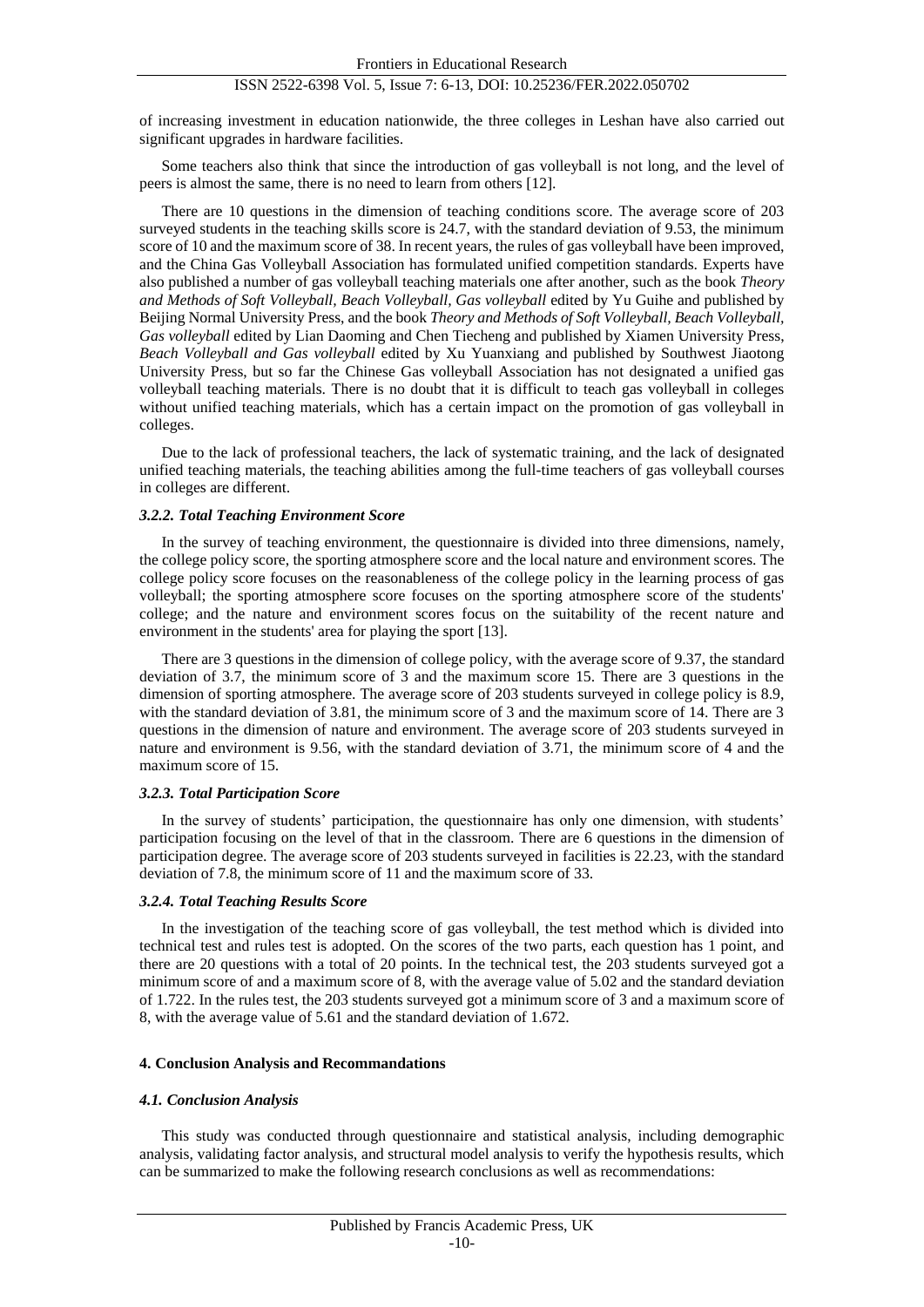From the analysis of demographic variables, the following can be obtained:

Among the 203 respondents, 46 exercise more than 20 minutes one time or less a week, accounting for 22.7% of the total; 65 exercise more than 20 minutes twice to three times a week, accounting for 32% of the total; 51 exercise more than 20 minutes four to five times a week, accounting for 25.1% of the total; 41 exercise more than 20 minutes six times or more a week, accounting for 20.2% of the total. At present, sports in Chinese colleges are mainly designed according to the educational policy, the purpose of physical education and the physical, psychological and age characteristics of college students. However, the overall proportion of teaching sessions and knowledge content about physical education theory is not high, and the teaching of physical education theory is marginalized or even detached from the teaching content of physical education courses. Therefore, Chinese colleges need to improve the frequency of others sports for college students beyond the non-curriculum compulsory ones.

From the results of the fit of the structural equation model.

⑴ Participation, teaching conditions and teaching environment all have a positive predictive effect on teaching effectiveness.

This suggests that the teaching effectiveness in gas volleyball may be related to both the participation condition and the teaching environment. Participation can significantly improve the teaching effectiveness of gas volleyball, and the learning of sports such as gas volleyball cannot be achieved without the continuous participation of students. Adequate participation is therefore a necessary condition. On the other hand, participation includes not only the act of participation itself, but also the student's intentions to participate, which in turn will enhance the student's intentions to participate, thus creating a positive feedback effect. It is therefore self-evident that degree of participation can enhance the teaching effectiveness. (Peng Zengkai, 2017) In the process of development and popularization of gas volleyball, the government needs to strengthen coordination and improve the management mechanism, the government should strengthen the construction of gas volleyball associations, strengthen the leadership and supervision of local sports bureaus, and require each place, according to their actual situation, to do a reasonable job in the promotion and popularization of gas volleyball. (Lu Wenyun, 2020) build a volleyball teaching, training, competition and conditions guarantee system with Chinese characteristics, comprehensively promote the popularization of volleyball in schools, guide localities to continuously improve the layout of special schools and solidify the foundation of volleyball for youth.

(2) The predictive effect of the teaching conditions does not reach the level of significance (p $>0.05$ ).

There may be an intermediary effect that influences the role of teaching conditions. Further analysis of the intermediary effect shows that participation shows a direct fully intermediary effect between teaching conditions and teaching effectiveness (only the bootstrap interval with only indirect effect is not included0). This suggests that teaching conditions cannot directly affect teaching effectiveness, but it can enhance the teaching effectiveness by increasing students' participation.

①When colleges plan to improve the teaching effectiveness of gas volleyball by upgrading teaching conditions, limited consideration should be given to improving student's perceptions of the sport's facilities and how these improvements can actually serve students. Particularly in the wider environment of colleges, many infrastructural improvements do not mean corresponding improvements. It is important to use practical means to enhance students' perceptions of the teaching conditions.

②Actively consolidate the transformation of teaching conditions to students' participation. Research has shown that the intermediary path for the impact of teaching conditions on teaching effectiveness relies on an increase in participation, so colleges need to vigorously promote measures to improve the contribution of teaching conditions to students' participation. A study by Fang Jinrun (2021) and others on campus football in rural areas also showed that rural children are not able to participate in campus football due to their family circumstances or other reasons, leading to the infrastructure not being significant for their participation.

⑶ Teaching conditions are relative to the partial intermediary effect of participation in the teaching environment and the teaching effectiveness of gas volleyball (bootstrap intervals for both direct and indirect effects are excluded).

This indicates that compared with other environmental factors, the colleges surveyed scored relatively low in the dimension of sporting atmosphere. We can also provide colleges with relevant recommendations based on this.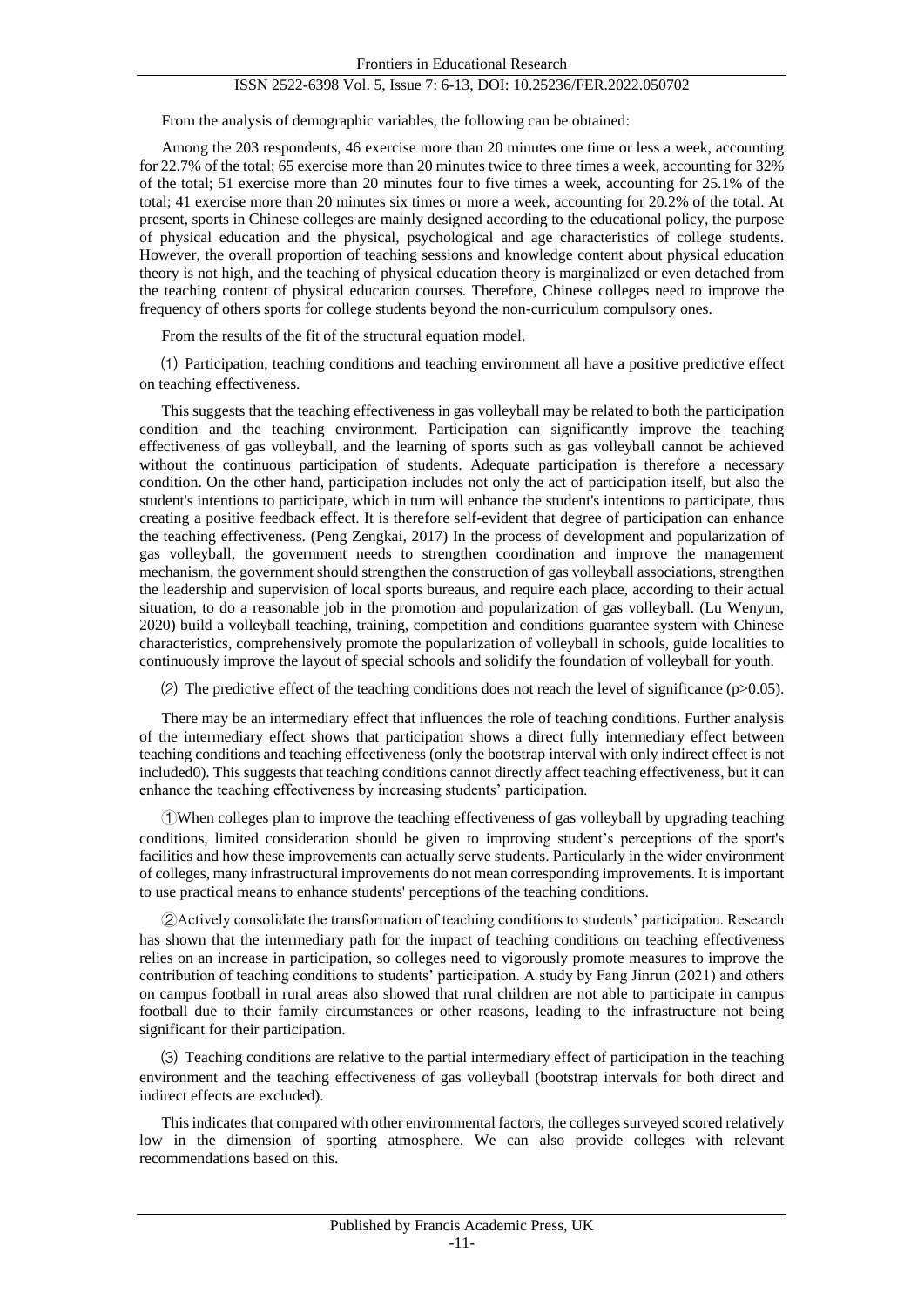①The enhancement of the teaching environment itself is a direct influence on students' participation. The analysis of the data shows that the average score of the college's policy support and the sporting atmosphere is not as high as that of nature and environment, which is a covariate in the perfect model and cannot be changed, indicating that students' perception of the teaching environment lacks the sporting environment and the school's policy support for sport, so it is necessary to carry out diversified sports activities.

②According to the intermediary path of the teaching environment in the research model, the teaching effectiveness can be improved through multiple channels. The college support is directly reflected in the activities that are held.

#### *4.2. Research Limitations and Future Research Directions*

Based on the time and cost constraints, the distribution scope of the questionnaire is narrow, mainly restricted to the three key colleges. At the same time, filling in the questionnaire is not a two-way choice. In the process of filling in, many representative cases may not choose to fill it out due to the lack of reward or the hassle of filling it out. The way of voluntary filling in makes our sample have certain limitations.

In terms of the exploration of the model, the model in this study is rather rudimentary and there may be a degree of direct overlap in the dimensions. In future research, consideration can be given to introducing other variables to explore the paths. For example, certain moderating variables can be introduced to investigate whether the effects of the teaching environment and conditions on participation are moderated by these variables, and whether the role of intermediary effect is moderated. At the same time, the latent variable growth models can also be introduced to further explore the causal relationships between variables.

#### **References**

*[1] Forthomme, B., Croisier, J. L., Ciccarone, G., Crielaard, J. M., & Cloes, M. (2005). Factors correlated with volleyball spike velocity. Am J Sports Med, 33(10), 1513-1519. doi:10.1177/ 0363546505274935.*

*[2] FIVB (Fédération Internationale de Volleyball): The Federation. Available online: https://www.fivb. com/en/thefivb/structure (accessed on 17 December 2020).*

*[3] FIVB (Fédération Internationale de Volleyball): The Game. Available online: https://www. fivb.com/en/volleyball/thegame\_ glossary/basicvolleyballrules (accessed on 17 December 2020).*

*[4] Kinnerk, P., Harvey, S., MacDonncha, C., & Lyons, M. (2018). A Review of the Game-Based Approaches to Coaching Literature in Competitive Team Sport Settings. Quest, 70(4), 401-418. doi:10.1080/00336297.2018.1439390.*

*[5] Seminati, E., & Minetti, A. E. (2013). Overuse in volleyball training/practice: A review on shoulder and spine-related injuries. Eur J Sport Sci, 13(6), 732-743. doi:10.1080/17461391.2013.773090.*

*[6] Wei, G., Jianyu, Z., Jianping, Z., Li, N., & Xiongchao, Y. (2021). The Practice Research of Air Volleyball in Kunming Colleges and Universities. International Journal of Social Science and Education Research, 4(4).*

*[7] Ying Huang. (2020). The General Office of the State Council issues an outline for the construction of a strong sports nation. Qingfeng (10).*

*[8] Ji Liu, Ma Dehao, Hua. Key Laboratory of Ministry of Education, "Health Evaluation and Exercise Intervention for Adolescents". (2019). Reform and development of school sports in China in the new era. Sports Science, 39(03).*

*[9] Jin Chengji, Ge Peng, Wang Shijie, Liao, & Dalian City Football Management Center. (2018). A visual analysis of hotspots and development dynamics of football teaching research in China. China School Sports (Higher Education), 5(03).*

*[10] Lu, Wenyun, Shang. (2020). Study on General Secretary Xi Jinping's Important Discourse on Fitness for All. Journal of Beijing University of Sports, 43(11).*

*[11] Peng, Zengkai, Hu. (2017). Feasibility analysis of air volleyball courses in public sports courses of general colleges and universities - taking Hunan Agricultural University as an example. Contemporary Sports Science and Technology, 7(15).*

*[12] Wang, X. Z., Hua. (2019). Implementing physical education and health curriculum standards to achieve high-quality classroom teaching - A closer look at the KDL physical education and health curriculum. China School Sports (04).*